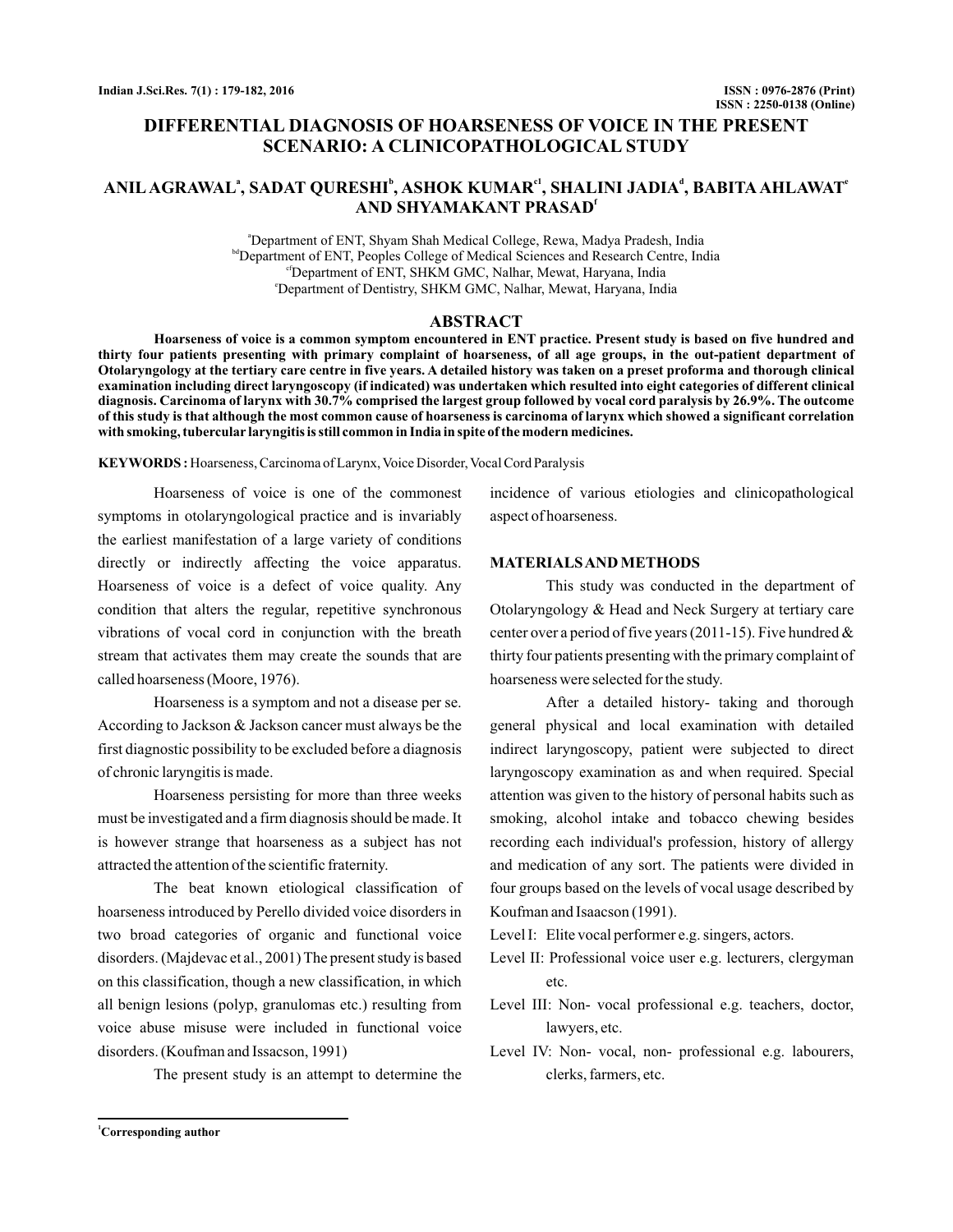|                | <b>Causes</b>         | No. of cases $ $<br>$(\%$ age) |
|----------------|-----------------------|--------------------------------|
| Successful IDL |                       | 447 (83.7)                     |
| Unsuccessful   | Elevated tongue       | 10(1.9)                        |
| IDL            | Epiglottic tubercle   | 26(4.8)                        |
|                | Excessive gag         | 38(7.2)                        |
|                | Uncooperative patient | 13(2.4)                        |
|                | <b>Total</b>          | 87(16.3)                       |

**Table 1 : Causes of Hoarseness**

After informed consent, direct laryngoscopy was done under local anaesthesia in most of the patients. Once a preliminary diagnosis was reached, each patient was further investigated as and where deemed necessary and managed accordingly.

## **RESULTS**

The mean age of presentation for males was 49.20  $(\pm 18.08)$  years and for females 35.96( $\pm$ 17.14) years. The male: female ratio was 3.3:1, a distinct male preponderance. Two third of the male cases of hoarseness of voice were above the age of 45 years, while this trend was reversed in female cases where 62.5% of the cases were below 45 years of age. The mean age of presentation for females was considerably lower than males. Patients from urban locality reported more than that of rural locality though more than half of the cases belonged to low socioeconomic group. The level IV of vocal users i.e. the non- vocal, non- professional as described by Koufman and Isaacson were observed highest by 96.2%.

Duration of hoarseness at the time of presentation was within 3-24 weeks in maximum cases. Association of various symptoms like respiratory, dysphagia and cough were also studied in relation to hoarseness. Though indirect laryngoscopy was undertaken in all cases but was performed successful only in 83.7% cases, as shown in table-1, still direct laryngoscopy was required in 40.4% cases to confirm the diagnosis. The study constituted 95.2% cases belonging to organic voice disorder category and only 4.8% of functional voice disorder category.

The patients were divided into eight groups on the basis of diagnosis. As depicted in table-2 the carcinoma of larynx with 30.7% comprised the largest group. Vocal cord paralysis of various etiologies was 26.9%, the second largest category. Non-specific laryngeal inflammation, chronic laryngitis and trauma to larynx were all a close third with 10.3%, 10.3% and 9.6% respectively.

Chronic laryngitis was reported in 10.6% of studied cases. The most common cause was vocal nodule followed by vocal polyp and chronic simple laryngitis (Table-3). Vocal cord paralysis was reported in 26.9% of cases. The most common cause of paralysis was carcinoma esophagus leading to recurrent laryngeal nerve paralysis followed by viral and traumatic causes (Table-3). In three fourth of the cases the paralysis was on left side due to its long course, thus prone to injury. Mechanical blunt injuries were most common out of 9.6% cases of traumatic etiology.

Carcinoma of larynx showed a significant male preponderance by 15:1 with mean age of presentation  $61.25(\pm 9.7)$  years. There was a significant correlation with smoking  $(p<0.01)$  as seen in table-4. Histopathology of most of the cases was squamous cell carcinoma of either grade I, or grade II category.

| <b>Diagnosis</b>                    | Percentage $(\% )$ | Mean age (Years)  | Sex ratio |
|-------------------------------------|--------------------|-------------------|-----------|
| Carcinoma larynx ( $n = 164$ )      | 30.7               | $61.25 \pm 9.76$  | $15.4:1*$ |
| Vocal cord paralysis $(n = 144)$    | 26.9               | $46.89 \pm 16.93$ | $4.8:1*$  |
| Nonspecific laryngitis $(n = 55)$   | 10.3               | $41.45 \pm 15.23$ | 1:1.1     |
| Chronic laryngitis ( $n = 55$ )     | 10.3               | $35.64 \pm 13.09$ | 1.2:1     |
| Trauma $(n = 51)$                   | 9.6                | $27.00 \pm 19.31$ | 1.5:1     |
| Granulomatous diseases ( $n = 32$ ) | 5.9                | $36.00 \pm 11.23$ | 2:1       |
| Functional Dysphonia ( $n = 26$ )   | 4.9                | $25.04 \pm 19.67$ | 1:3.6     |
| Benign Neoplasm $(n = 7)$           | 1.3                | $65.00 \pm 19.67$ | 1.5:1     |

**Table 2 : Incidence of Various Etiologies of Hoarseness with Mean Age and Sex Ratio**

 $*$  P < 0.01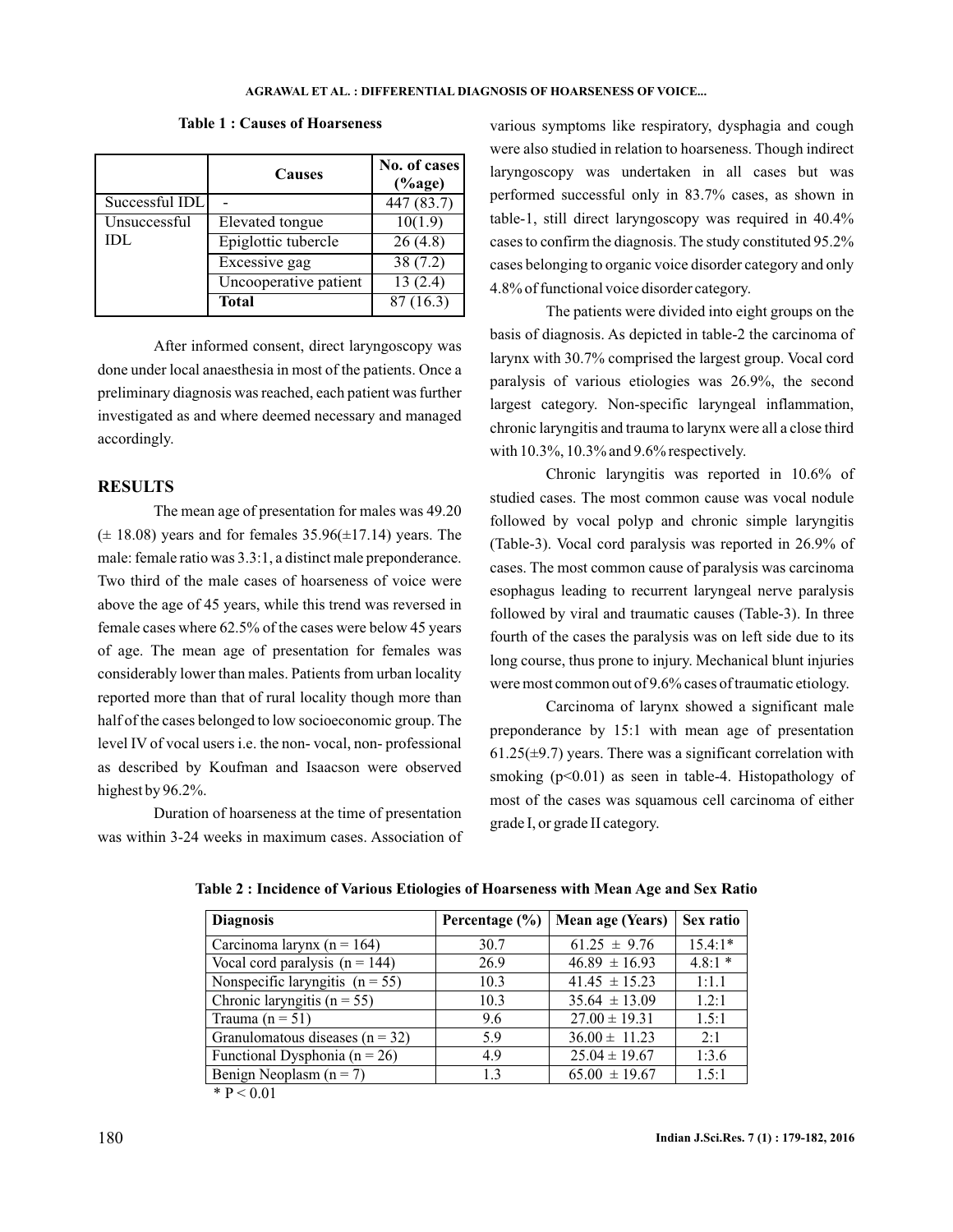#### **AGRAWAL ET AL. : DIFFERENTIAL DIAGNOSIS OF HOARSENESS OF VOICE...**

| <b>Cause of Hoarseness</b>        | <b>Type</b>               | <b>No. of Cases</b> |
|-----------------------------------|---------------------------|---------------------|
|                                   | Chronic simple laryngitis | 13                  |
| Chronic laryngitis<br>$(n=55)$    | Laryngitis sicca          | 5                   |
|                                   | Vocal nodule              | 21                  |
|                                   | Vocal polyp               | 16                  |
|                                   | <b>Total</b>              | 55                  |
|                                   | Carcinoma esophagus       | 18                  |
|                                   | Pulmonary carcinoma       |                     |
|                                   | Thyroid tumors            | 16                  |
|                                   | Cardiovascular            | 12                  |
|                                   | Diabetes mellitus         | 15                  |
| Vocal cord paralysis<br>$(n=144)$ | Idiopathic                | 23                  |
|                                   | Mediastinal mass          | 8                   |
|                                   | Myasthenia gravis         | 6                   |
|                                   | Tuberculosis              | 14                  |
|                                   | Trauma                    | 17                  |
|                                   | Viral                     | 8                   |
|                                   | <b>Total</b>              | 144                 |

**Table 3 : Distribution of Various Causes of Hoarseness in Chronic Laryngitis and Vocal Cord Paralysis**

**Table 4 : Distribution of Various Addictions in Cases of Carcinoma Larynx**

|                            | <b>Type of Addiction</b>   | <b>No. of Cases Percent</b> |      |
|----------------------------|----------------------------|-----------------------------|------|
| Carcinoma Larynx $(n=164)$ | Smoking tobacco            | $85/164*$                   | 51.9 |
|                            | Smokeless tobacco chewing  | 51/164                      | 31.1 |
|                            | Both smoking and smokeless | 54/164                      | 32.9 |
|                            | Alcohol                    | 14/164                      | 8.5  |

\*P<0.0001

**Table 5 : Distribution of Exposure to Noisy Environment and Voice Abuse in Cases of Chronic Laryngitis**

|                             | <b>Exposure</b> | No. of cases | Percent |
|-----------------------------|-----------------|--------------|---------|
|                             | Present         | $43/55*$     | 78.2    |
| Chronic Laryngitis $(n=55)$ | Absent          | 12/55        | 21.8    |
| $*P<0.0001$                 |                 |              |         |

Exposure to noisy environment and voice abuse showed a significant correlation with chronic laryngitis (p<0.01) as evident in table-5. Mechanical blunt injuries were most common out of 9.6% cases of traumatic etiology.

Out of 5.8% cases of granulomatous diseases of larynx two third cases of tubercular laryngitis were reported. All of them had active pulmonary lesions. One case each of scleroma of larynx and leprosy was reported. Out of 10.6% cases of non specific laryngeal inflammation, 4.8% cases of laryngopharyngeal reflux disease were diagnosed and treated by proton pump inhibitor therapy. Functional dysphonia constituted 4.8% of studied cases. Most of them were young males diagnosed as puberphonic. Asingle case of benign fibro myxoma was reported.

## **DISCUSSION**

With increasing stress in day to day life, rising levels of pollution and changing habits and life style, hoarseness and voice disorders per se are becoming more and more prevalent.

Our study is based on the traditional classification thus 95.2% of patients included in organic voice disorder and rest small group in the functional voice disorder. This probably accounted for such high incidence of organic disorders in this study, as compared to previous study by Kadambari Batra (2004) (Batra et al., 2004), where they constituted 49% only. But the results are in accordance with the study done by Dr. N.P Parikh (1991) who also used the old classification. (Parikh, 1991)